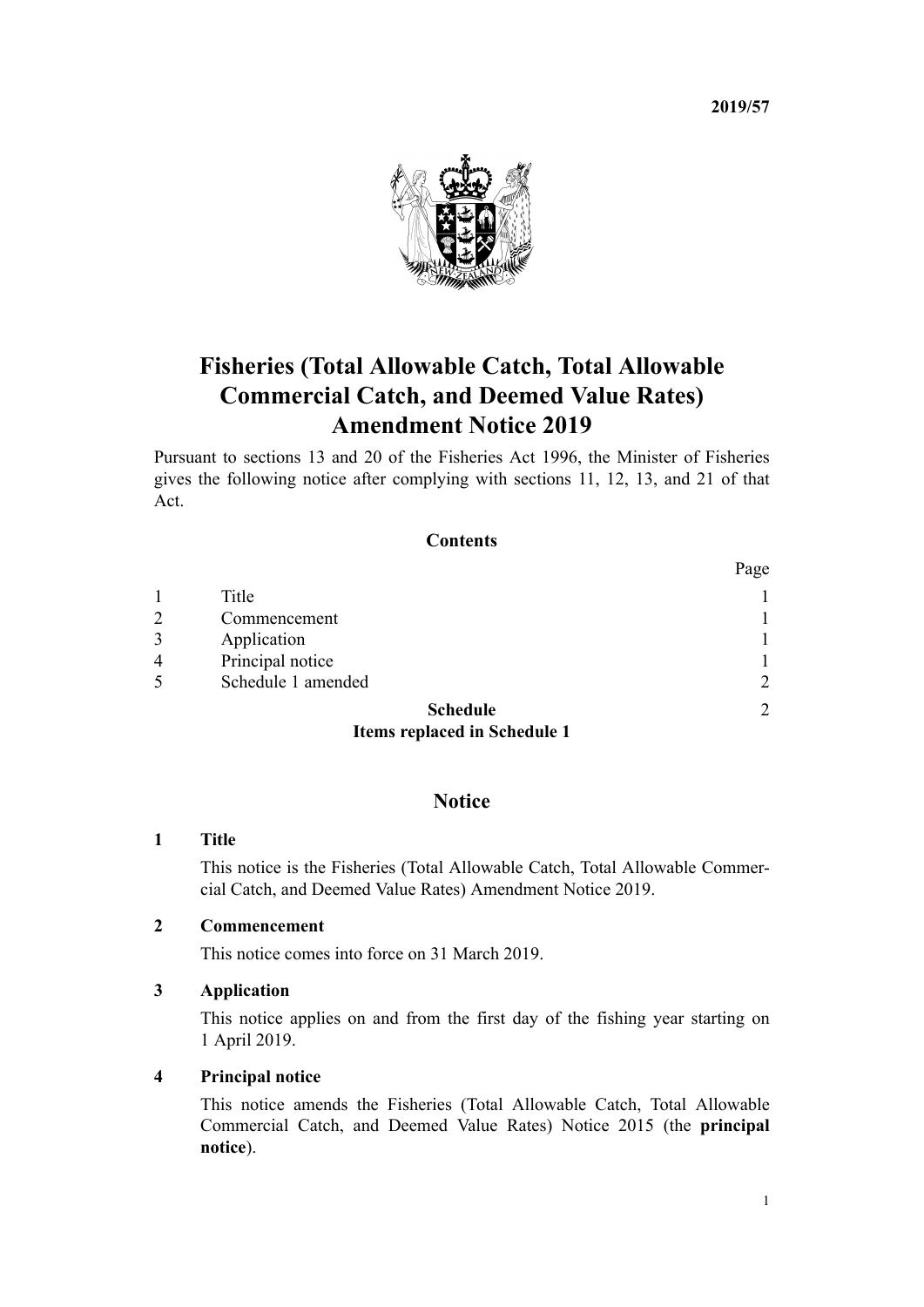$\ddot{\phantom{0}}$ 

#### <span id="page-1-0"></span>**5 Schedule 1 amended**

In [Schedule 1,](http://legislation.govt.nz/pdflink.aspx?id=DLM6581959) replace each item in columns 2 and 3 that relates to a fishstock code specified in column 1 of the Schedule of this notice with the corresponding item in the Schedule.

# **Schedule Items replaced in Schedule 1**

|                       |            | CI <sub>D</sub> |
|-----------------------|------------|-----------------|
| Column 1              | Column 2   | Column 3        |
| <b>Fishstock code</b> | <b>TAC</b> | <b>TACC</b>     |
| CRA3                  | 351.900    | 222.900         |
| CRA8                  | 1 220.600  | 1 129.600       |
| SCC7A                 | 18         | 15              |

Dated at Wellington this 19th day of March 2019.

Hon Stuart Nash, Minister of Fisheries.

#### **Explanatory note**

*This note is not part of the notice, but is intended to indicate its general effect.*

This notice amends the [Fisheries \(Total Allowable Catch, Total Allowable Commer](http://legislation.govt.nz/pdflink.aspx?id=DLM6581929)[cial Catch, and Deemed Value Rates\) Notice 2015](http://legislation.govt.nz/pdflink.aspx?id=DLM6581929). The amendments commence on 31 March 2019 but apply on and from the first day of the fishing year starting on 1 April 2019.

The amendments vary the total allowable catch (**TAC**) and the total allowable commercial catch **(TACC**) for Gisborne rock lobster (CRA3), Southern rock lobster (CRA8), and Challenger (Marlborough Sounds) sea cucumber (SCC7A). The variations are as follows:

*Rock lobster—spiny (red)*

- for CRA3, TAC decreases from 366.860 to 351.900 greenweight tonnes and TACC decreases from 237.860 to 222.900 greenweight tonnes:
- for CRA8, TAC increases from 1 161.700 to 1 220.600 greenweight tonnes and TACC increases from 1 070.700 to 1 129.600 greenweight tonnes: